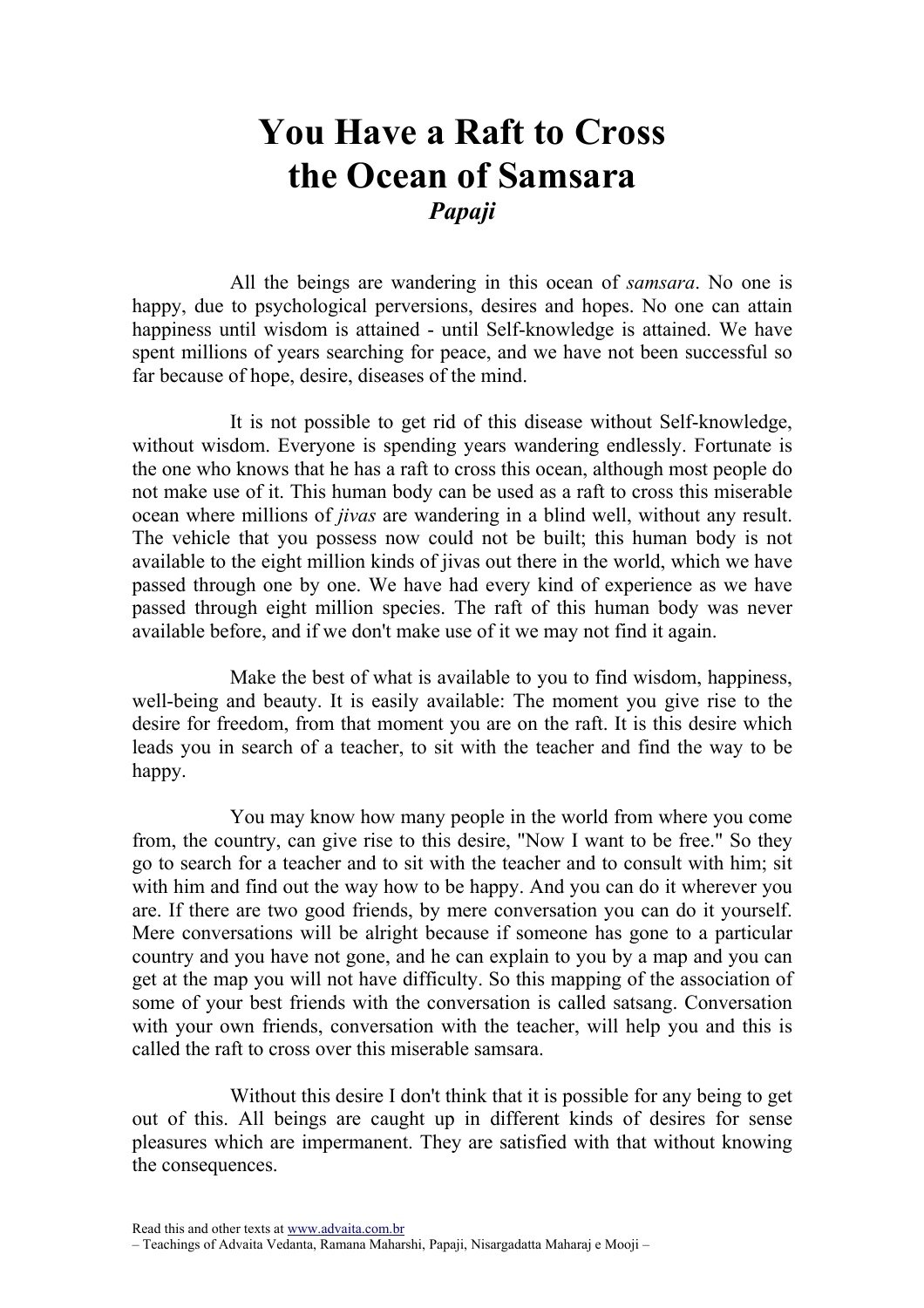A man was walking in the forest and fell into a well which was covered by an overgrowth of leaves and scrubs. While falling he caught hold of the root of a tree which was growing into the well and so he felt safe. Looking down, he found that there was a crocodile in the well which was waiting for him with open jaws. He felt very afraid. Looking up he found a tiger looking over the side of the well. The tiger was hunting in the night for some food in the forest and saw this man, but almost immediately he fell into the well. Then he looked at the root he was hanging from and saw two rats gnawing at it. But there was a beehive on a tree above the well and drop by drop the honey was trickling down into his open mouth. He was very happy licking the honey.

This is our life. Day and night are the two rats cutting through the creeper of your life. Every day and night that passes cuts into the creeper on which this life is hanging. Below is death: the fear that "I am going to die.": the crocodile waiting tomorrow. Above is the tiger: the fear of what is going to happen today. But we are happy licking the honey: enjoying the pleasure of the senses. This is everyone's situation - ignoring the trouble that is all around, trapped in the blind well of the mind.

The raft to save you is this body, the decision: "I have to be free during this incarnation somehow." Make up your mind. You have done very well to be here. Out of six billion people, how many even aspire for freedom? You have to be free right now, because you will not find it elsewhere. You have not yet looked into your own treasure; you have looked elsewhere and suffered. The treasure is within you, the diamond is within you, so don't beg. Look within and instantly you are rich. No one knows this. With this treasure within us we have still suffered due to the bad habits of wants and hopes of the mind. This is the disease of the mind. Once you have found that you are atman, that you are the substratum, you are at peace within yourself. Then everything that arises from the Self will be fulfilled. It is not coming from the mind. That which arises from the mind and hope will never satisfy you. We need some reliable person to set us straight.

There was a man who used to go on a pilgrimage to a South Indian temple from the north. In India people go from the south to the north, from the east to the west for pilgrimages; from Kashi to Rameshram, from Pouli to Dwarka. People would make friends on such pilgrimages and every five or ten years they would make a trip together to see some holy places and saints.

This man became friends with someone in the south; he used to stay with him when he was on his pilgrimage. After an interval of ten years he went to the same family to visit. The man's wife was there but in a miserable condition. She was working at the grinding mill, washing the dishes of the neighbors. He inquired about his friend.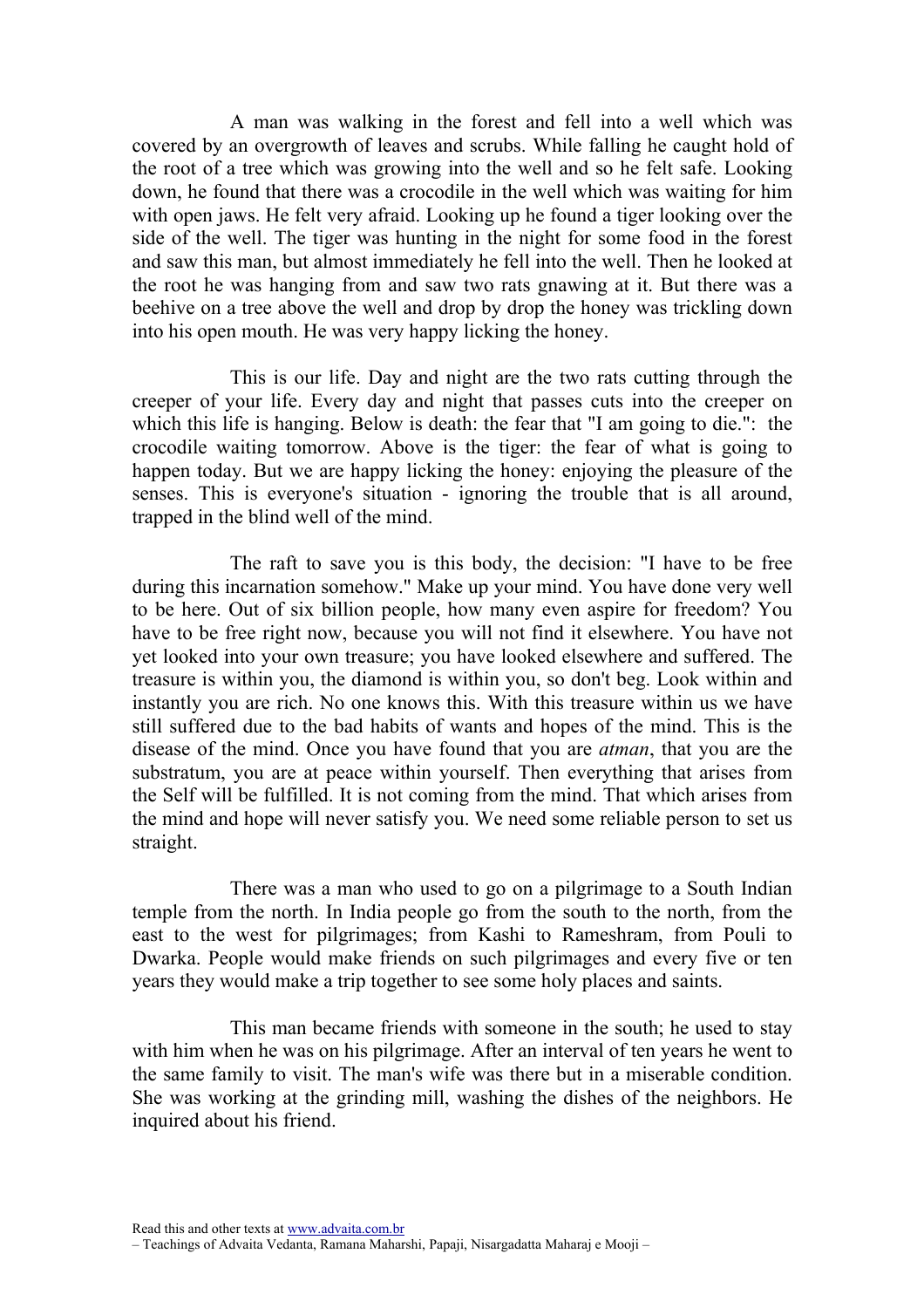The wife told him, "He died some seven years ago and now we are in trouble. I bring some grains and make flour out of it. I bring some clothes to wash or go to work in nearby houses, because I have three children who have not completed their education. I have to earn money for their education. Now they are doing well at school, so I will be able to find jobs for them." This man inquired, "Didn't my friend speak to you about anything?" "No, no he didn't speak about anything," replied the widow. "Why, he simply died."

The man who died had told his friend that he had some gold which he had hidden so that his children would go to school and not think that their father had enough money to support them. He wanted them to work. In olden times parents would often hide their money so that the children would get a good education. And only after that would they will give it to them, after the children were well educated and capable to conduct a business or whatever they wanted to do. Then the father would hand over the money and walk away into the forest. This was the tradition that was kept up for many years.

This friend of the family then told the widow that just under the spot where she was grinding the flour in the mill there was hidden a pot full of gold. With this word alone she jumped, even though the pot of gold was not yet found. Just the word of an authoritative man, a friend of the family, brought great pleasure.

She called her sons. "Look, look, your uncle has come! He says that we are very rich. There is gold hidden here. Bring a spade!" So they dug a few inches below the ground where she had been toiling day and night and she found the pot of gold. Instantly she became very rich. She had been willing to live in poverty; grinding at the mill, suffering greatly to provide enough clothing for the children. At that same spot there was poverty a few inches above the ground, and riches concealed a few inches underneath.

In this same way an authoritative person will tell you that there is a diamond within you, that there is treasure within you. With this assurance alone a man can become very happy. Dig it up! Take your spade and dig. You will find the treasure and then celebrate. Here we celebrate every day, even though people do not understand why. This is cause to celebrate: "I have found the treasure." Otherwise you will be like someone who finds a diamond and doesn't know it is a diamond.

There was a very poor man who used to bring bricks from the kiln to the building site, just making a few cents a day. While digging in the sands of the river he found a diamond, but still he was very poor. He tied the beautiful stone around the neck of his donkey and continued his miserable life. A merchant was passing and saw the situation. "Look at that stupid man," he thought to himself. "He is doing menial work although he owns this diamond." He asked the laborer how much he wanted for his donkey.